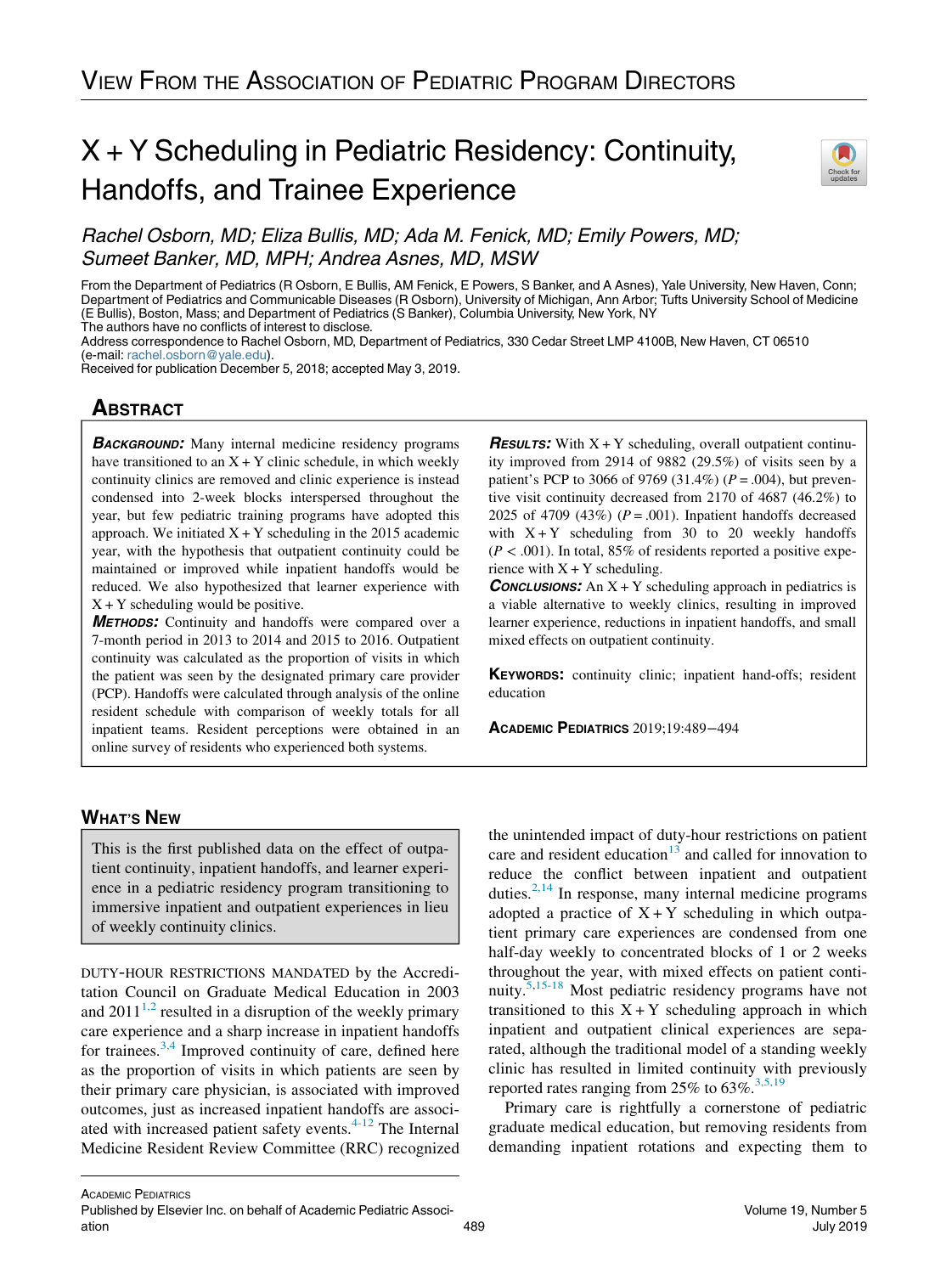immediately shift their focus to a rigorous half-day primary care session can significantly undermine the continuous provider-patient relationship in both inpatient and outpa-tient pediatrics.<sup>[5,8,14,20](#page-5-5)</sup> In addition, this scheduling method does not mirror typical outpatient practice. In an effort to increase resident exposure to realistic outpatient practice, as well as to improve both inpatient and outpatient provider-patient continuity, our residency program introduced an  $X + Y$  schedule in lieu of the traditional model of weekly half-day clinics. We compared a measure of outpatient continuity, number of inpatient handoffs, and resident perceptions of patient care and education before and after introduction of  $X + Y$  scheduling.

In the 2015 to 2016 academic year, the Yale New Haven Children's Hospital Pediatric Residency Program adopted an  $X + Y$  schedule for all levels of residents (60 categorical residents in total, 20 per postgraduate year). We created schedule templates using variably spaced, 4-week blocks of inpatient or intensive care unit months interspersed with 2-week clinic blocks and elective experiences. In both the traditional model as well as  $X + Y$ , clinics were scheduled for both morning and afternoon sessions. Occasional continuity clinics during an inpatient rotation remained in individual resident schedules as necessary to maintain the RRC requirement to have continuity clinic scheduled over 26 separate calendar weeks [\(Fig. 1](#page-2-0)). All outpatient continuity clinics are housed in our pediatric primary care center, where both supervised resident physicians and advanced practice providers see pediatric patients for preventive and acute visits. This clinic serves 97% Medicaid patients and has a volume of approximately 18,000 visits annually.

We compared rates of continuity for a period before  $X + Y$  scheduling, the 7-month period between September 1, 2013, to March 31, 2014 (preintervention), and for the same 7-month period of the 2015 to 2016 academic year after  $X + Y$  scheduling (postintervention). The 2014 to 2015 academic year was excluded from analysis, since during this time a substantial subset of residents completed their continuity experience at a satellite clinic, with vastly different resident-scheduling processes. We calculated patient-centered continuity rates using the proportion of completed patient visits that were seen by the designated resident primary care provider (PCP) in the electronic health record. We calculated outpatient continuity rates by resident as the proportion of residentcompleted encounters in which the resident was the given patient's primary care provider. To best capture individual residents' experience with  $X + Y$  scheduling, we calculated individual continuity rates for each resident during the preintervention period and compared these 60 individual continuity rates with the 60 continuity rates during the after-intervention period. All visits were included in the overall continuity analysis, and we subsequently examined the subset of well-child care visits (identified by diagnostic codes).

We examined inpatient hand-offs (number of instances in which a group of patients was handed off from one resident to another) via analysis of the online resident scheduling software, calculating the number of handoffs using typical resident-staffing patterns. Three hand-offs occurred on weekdays (morning, "short call," and overnight) and 2 hand-offs occurred on weekends and holidays (morning and overnight). Any outpatient clinics scheduled for residents rotating on inpatient units added 1 hand-off to the daily hand-off tally, unless 2 members of the same inpatient team had concurrent clinics, in which case only one additional hand-off was included in the tally. Variables were analyzed by chisquare for categorical items and by unpaired  $t$ -test for continuous variables. All statistics were computed using Microsoft Excel (Redmond, Wash).

We surveyed resident physicians who had participated in both systems of scheduling (postgraduate year 3 physicians in  $2015-2016$  and  $2016-2017$ ) regarding their perceptions of patient care and education. Using a retrospective prepost survey design, we sent a series of questions previously used for house-staff in the validated Learners Perception Survey<sup>21</sup> to all 40 residents who experienced both traditional and  $X + Y$  scheduling. We administered the survey using an anonymous electronic survey link (Qualtrics Software, Provo, Utah). We analyzed survey answers using descriptive statistics alone, reporting percentage of neutral responses defined as "no difference," along with positive responses defined as "more satisfied" and "much more satisfied" and negative responses as "less satisfied" and "much less satisfied." This study was granted an exemption by the Yale University institutional review board.

### **RESULTS** RESULTS

In examining continuity from the patient perspective, in the preintervention period, 2914 of 9882 (29.5%) of all visits were completed by the patient's primary care provider, compared with 3066 of 9769 (31.4%) of all visits in the postintervention period ( $P = .004$ ). In the preintervention period 2170 of 4687 (46.2%) of well-child visits were completed by the patient's listed PCP compared with 2025 of 4709 (43.0%) in the postintervention period  $(P = .001)$ . There were 20 resident physicians whose continuity data were included in both time periods.

There was no statistical difference between the overall number of outpatient visits completed by residents between the 2 periods (121 visits/resident preintervention vs 131 visits/resident postintervention;  $P = .34$ ) or the number of well child visits (60 visits/resident preintervention vs 64 visits/resident postintervention;  $P = .21$ ). Of note, residents in the preintervention period had an average of 35 clinic half-days scheduled, of which 29% were completed on a rotation seeing only acute visits in an open access schedule approach. In the postintervention period, residents had on average 41 half-days of clinic, all of which consisted of well-child care interspersed with acute visits and chronic care follow-up visits  $(P = .003)$ .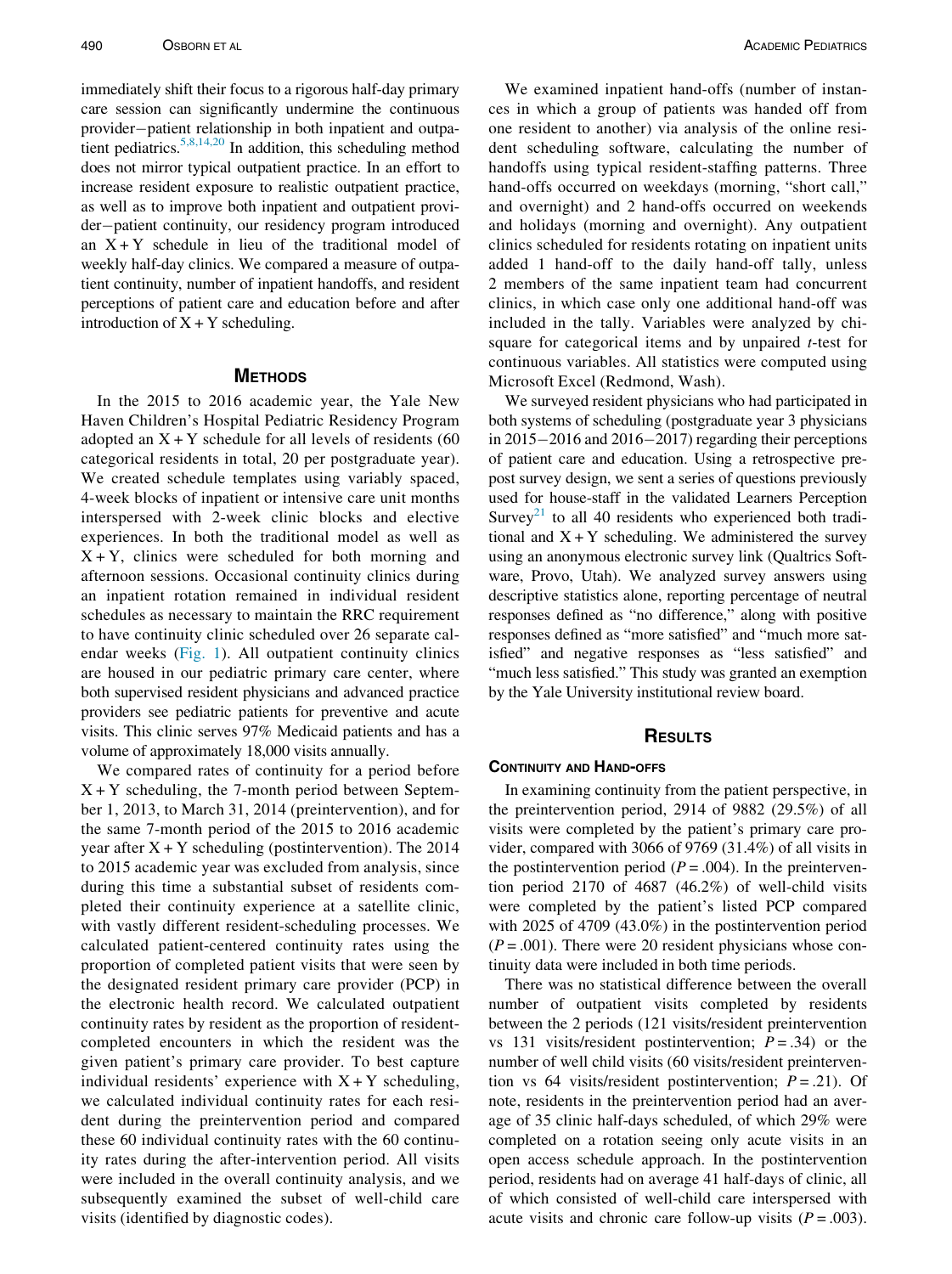<span id="page-2-0"></span>

| <b>Block</b>    | PGY 1                           | PGY <sub>2</sub>                                   | PGY 3                                              |
|-----------------|---------------------------------|----------------------------------------------------|----------------------------------------------------|
| 1a              | Elective                        | <b>Emergency Department</b>                        | Elective                                           |
|                 | $(2 \, clinics)$                | $(2 \, clinics)$                                   | $(2-3 \, \text{clinics})$                          |
| 1 <sub>b</sub>  | Clinic - Development            | <b>Emergency Department</b>                        | Elective                                           |
|                 | $(6 \, clinics)$                | $(2 \, \text{clinics})$                            | $(2-3 \, \text{clinics})$                          |
| 2a              | PICU                            | Elective                                           | <b>Inpatient Rotation</b>                          |
|                 | $(0 \text{ clinics})$           | $(2-3 \, \text{clinics})$                          | $(0 \, \text{clinics})$                            |
| 2 <sub>b</sub>  | PICU                            | Elective                                           | <b>Inpatient Rotation</b>                          |
|                 | $(0 \, \text{clinics})$         | $(2-3 \text{ clinics})$                            | $(0 \text{ clinics})$                              |
| 3a              | Vacation                        | <b>NICU</b>                                        | Clinic                                             |
|                 |                                 | $(0 \text{ clinics})$                              | $(12-16 \text{ clinics})$                          |
| 3 <sub>b</sub>  | Nursery - Clinic                | Clinic                                             | Vacation                                           |
|                 | $(6 \, clinics)$                | $(12-16 \text{ clinics})$                          |                                                    |
| 4a              | <b>Emergency Department</b>     | <b>Inpatient Rotation</b>                          | <b>Emergency Department</b>                        |
|                 | $(2 \, clinics)$                | $(0 \text{ clinics})$                              | $(2 \, clinics)$                                   |
| 4b              | <b>Emergency Department</b>     | <b>Inpatient Rotation</b>                          | <b>Emergency Department</b>                        |
|                 | $(2 \, clinics)$                | $(0 \text{ clinics})$                              | $(2 \, clinics)$                                   |
| 5a              | Clinic                          | Elective                                           | <b>Inpatient Rotation</b>                          |
|                 | $(12-16 \text{ clinics})$       | $(2-3 \, clinics)$                                 | $(0 \text{ clinics})$                              |
| 5 <sub>b</sub>  | Night Float                     | $\overline{\text{Clinic}}$                         | <b>Inpatient Rotation</b>                          |
|                 | $(0 \text{ }clinics)$           | $(12-16 \text{ clinics})$                          | $(0 \text{ clinics})$                              |
| 6a              | <b>Inpatient Rotation</b>       | <b>NICU</b>                                        | <b>Inpatient Rotation</b>                          |
|                 | $(0 \text{ }clinics)$           |                                                    | $(0 \text{ }clinics)$                              |
| 6b              | <b>Inpatient Rotation</b>       | $(0 \text{ clinics})$<br><b>NICU</b>               | <b>Inpatient Rotation</b>                          |
|                 | $(0 \text{ clinics})$           | $(0 \text{ clinics})$                              | $(0 \, \text{clinics})$                            |
|                 | Vacation                        |                                                    | Elective                                           |
| 7a              |                                 | <b>Inpatient Rotation</b>                          |                                                    |
| 7b              |                                 | $(0 \text{ clinics})$<br><b>Inpatient Rotation</b> | $(2-3 \, \text{clinics})$<br>Clinic                |
|                 | Nursery - Clinic<br>(6 clinics) |                                                    |                                                    |
|                 |                                 | $(0 \text{ clinics})$                              | $(12-16 \text{ clinics})$                          |
| 8a              | <b>Inpatient Rotation</b>       | Vacation                                           | <b>Inpatient Rotation</b>                          |
| 8 <sub>b</sub>  | $(0 \text{ clinics})$           | Clinic                                             | $(0 \text{ clinics})$<br><b>Inpatient Rotation</b> |
|                 | <b>Inpatient Rotation</b>       |                                                    |                                                    |
|                 | $(0 \text{ clinics})$           | $(12-16 \text{ chnicos})$<br>PICU                  | $(0 \text{ clinics})$                              |
| 9a              | <b>Inpatient Rotation</b>       |                                                    | Elective                                           |
|                 | $(0 \text{ clinics})$           | $(0 \text{ clinics})$                              | (2-3 clinic sessions)                              |
| 9 <sub>b</sub>  | Clinic                          | PICU                                               | Elective                                           |
|                 | $(12-16 \text{ clinics})$       | $(0 \text{ clinics})$                              | $(2-3 \, \text{clinics})$                          |
| 10a             | <b>Inpatient Rotation</b>       | <b>Inpatient Rotation</b>                          | Vacation                                           |
|                 | $(1 \text{ clinics})$           | $(0 \, \text{clinics})$                            |                                                    |
| 10 <sub>b</sub> | <b>Inpatient Rotation</b>       | <b>Inpatient Rotation</b>                          | Clinic                                             |
|                 | $(1 \text{ clinics})$           | $(0 \text{ clinics})$                              | $(12-16 \text{ clinics})$                          |
| 11a             | <b>Inpatient Rotation</b>       | Elective                                           | Elective                                           |
|                 | $(0 \text{ clinics})$           | $(2-3 \, clinics)$                                 | $(2-3 \, \text{clinics})$                          |
| 11b             | <b>Inpatient Rotation</b>       | Clinic                                             | Elective                                           |
|                 | $(0 \text{ clinics})$           | $(12-16 \text{ clinics})$                          | $(2-3 \, \text{clinics})$                          |
| 12a             | Night float                     | <b>Inpatient Rotation</b>                          | Elective                                           |
|                 | $(0 \text{ clinics})$           | $(0 \text{ clinics})$                              | $(2-3 \, \text{clinics})$                          |
| 12 <sub>b</sub> | Clinic - Development            | <b>Inpatient Rotation</b>                          | Elective                                           |
|                 | $(9 \, clinics)$                | $(0 \, \text{clinics})$                            | $(2-3 \, \text{clinics})$                          |
| 13a             | <b>NICU</b>                     | Vacation                                           | Clinic                                             |
|                 | $(0 \text{ clinics})$           |                                                    | $(12-16 \text{ clinics})$                          |
| 13 <sub>b</sub> | <b>NICU</b>                     | Clinic                                             | Elective                                           |
|                 | $(0 \text{ clinics})$           | $(12-16 \text{ clinics})$                          | $(2-3 \, \text{clinics})$                          |

Figure 1. Sample postgraduate year (PGY)1, PGY2, and PGY3 schedules using immersion approach.

During the preintervention period, on average 36% of a given resident's visits came from a patient in their primary panel, compared with 39% of visits in the postintervention period ( $P = .31$ ). In a subanalysis of preventative visits, during the preintervention period 48% of a given

resident's well-child visits were patients in their primary panel, compared with 45% of preventive care visits in the post-intervention period  $(P = .11)$ .

With regards to inpatient handoff data, in the preintervention period there were, on average, 29.6 handoffs total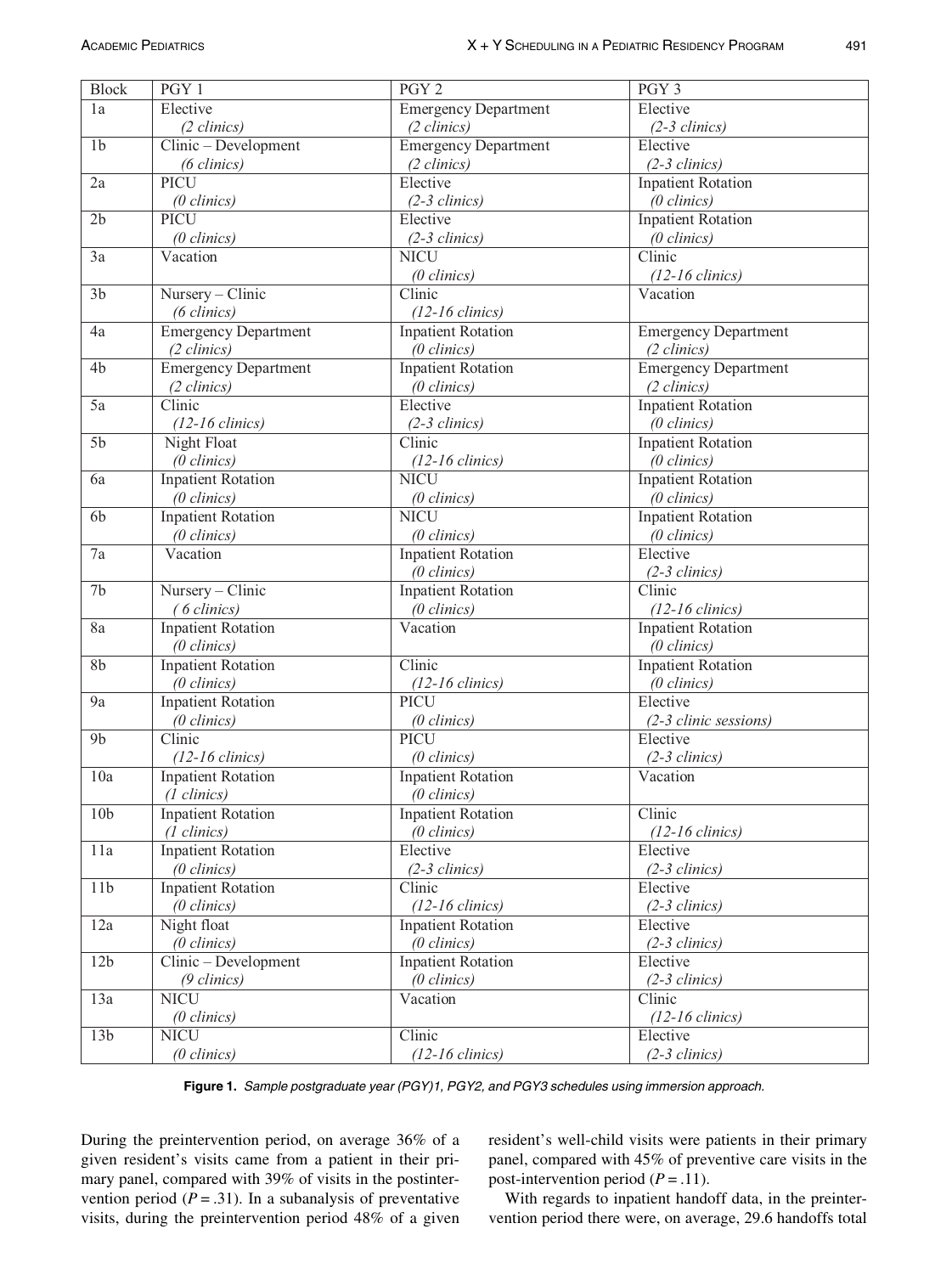per week for the 3 inpatient (non-intensive care unit) provider teams combined. In the postintervention period there were, on average, 19.8 handoffs total per week for the 3 inpatient provider teams combined ( $P < .001$ ).

In all, 27 of 40 residents completed the survey (response rate 67%); 13 of 27 respondents graduated residency in 2016 and 14 of 27 in 2017. All Likert responses are summarized in [Figure 2.](#page-3-0) Of the 324 resident responses regarding inpatient experience (12 queried items with 27 resident participants), 63% (203/ 324) of responses indicated more satisfaction with the  $X + Y$  model, compared with 4% (12/324) of responses indicating less satisfaction, and 33% (109/324) of responses indicating no difference between the 2 systems. The largest areas of improvement were in "ability to provide safe inpatient care" and "time for inpatient learning," in which 85% of resident

respondents reported more or much more satisfaction with the  $X + Y$  model. In the outpatient section of the survey, 50% (162/324) of responses indicated more satisfaction compared with 9% (29/324) of responses indicating less satisfaction and 41% (133/324) indicating neutral response. Sixty-seven percent of resident respondents reported increased satisfaction with "preparation for outpatient clinical practice," and 59% indicated increased satisfaction with "time for outpatient learning" and "overall ownership of patient care." The largest area of negative responses recorded was in outpatient level of job stress and outpatient level of fatigue, in which 5 of 27 (19%) reported less or much less satisfaction with  $X + Y$ . Overall a majority of residents reported an improvement in these areas, with 51% reporting more or much more satisfaction with both their outpatient level of fatigue and job stress, and 55% and 71% reporting improvement in their inpatient level of fatigue and job stress respectively.

<span id="page-3-0"></span>

| Outpatient, Long Term Continuity of Relationships with Patients     |                  |     |                         |     |                     |     |     |
|---------------------------------------------------------------------|------------------|-----|-------------------------|-----|---------------------|-----|-----|
| Outpatient, Preparation for Clinical Practice                       |                  |     |                         |     |                     |     |     |
| Outpatient, Ability to Follow Acute Illness for Duration of Illness |                  |     |                         |     |                     |     |     |
| Outpatient, Time for Learning                                       |                  |     |                         |     |                     |     |     |
| Outpatient, Personal Responsibility and Ownership for Patient Care  |                  |     |                         |     |                     |     |     |
| Outpatient, Level of Job Stress                                     |                  |     |                         |     |                     |     |     |
| Outpatient Level of Fatigue                                         |                  |     |                         |     |                     |     |     |
| Outpatient, Spectrum of Patient Problems Seen                       |                  |     |                         |     |                     |     |     |
| Outpatient, Time spent with Patients                                |                  |     |                         |     |                     |     |     |
| Outpatient, Enhancement of Clinical Knowledge and Skills            |                  |     |                         |     |                     |     |     |
| Outpatient, Personal Reward from work                               |                  |     |                         |     |                     |     |     |
| Outpatient, Amount of Scut Work                                     |                  |     |                         |     |                     |     |     |
| Inpatient, Enhancement of Clinical Skills and Knowledge             |                  |     |                         |     |                     |     |     |
| Inpatient, Ability to provide safe patient care                     |                  |     |                         |     |                     |     |     |
| Inpatient, Continuity (duration of illness)                         |                  |     |                         |     |                     |     |     |
| Inpatient, Time for Learning                                        |                  |     |                         |     |                     |     |     |
| Inpatient, Time spent with patients                                 |                  |     |                         |     |                     |     |     |
| Inpatient Level of Fatigue                                          |                  |     |                         |     |                     |     |     |
| Inpatient, Level of Job Stress                                      |                  |     |                         |     |                     |     |     |
| Inpatient, ownership and personal responsibility for patients       |                  |     |                         |     |                     |     |     |
| Inpatient, Preparation for Clinical Practice                        |                  |     |                         |     |                     |     |     |
| Inpatient, Personal Reward from work                                |                  |     |                         |     |                     |     |     |
| Inpatient, amount of scut work                                      |                  |     |                         |     |                     |     |     |
| Inpatient, spectrum of problems seen                                |                  |     |                         |     |                     |     |     |
|                                                                     | 0%<br>10%        | 20% | 30%                     | 40% | 50%                 | 60% | 70% |
| ■ Much More Satisfied<br>■ More Satisfied                           | <b>■</b> Neutral |     | <b>■ Less Satisfied</b> |     | Much Less Satisfied |     |     |



Figure 2. Survey results.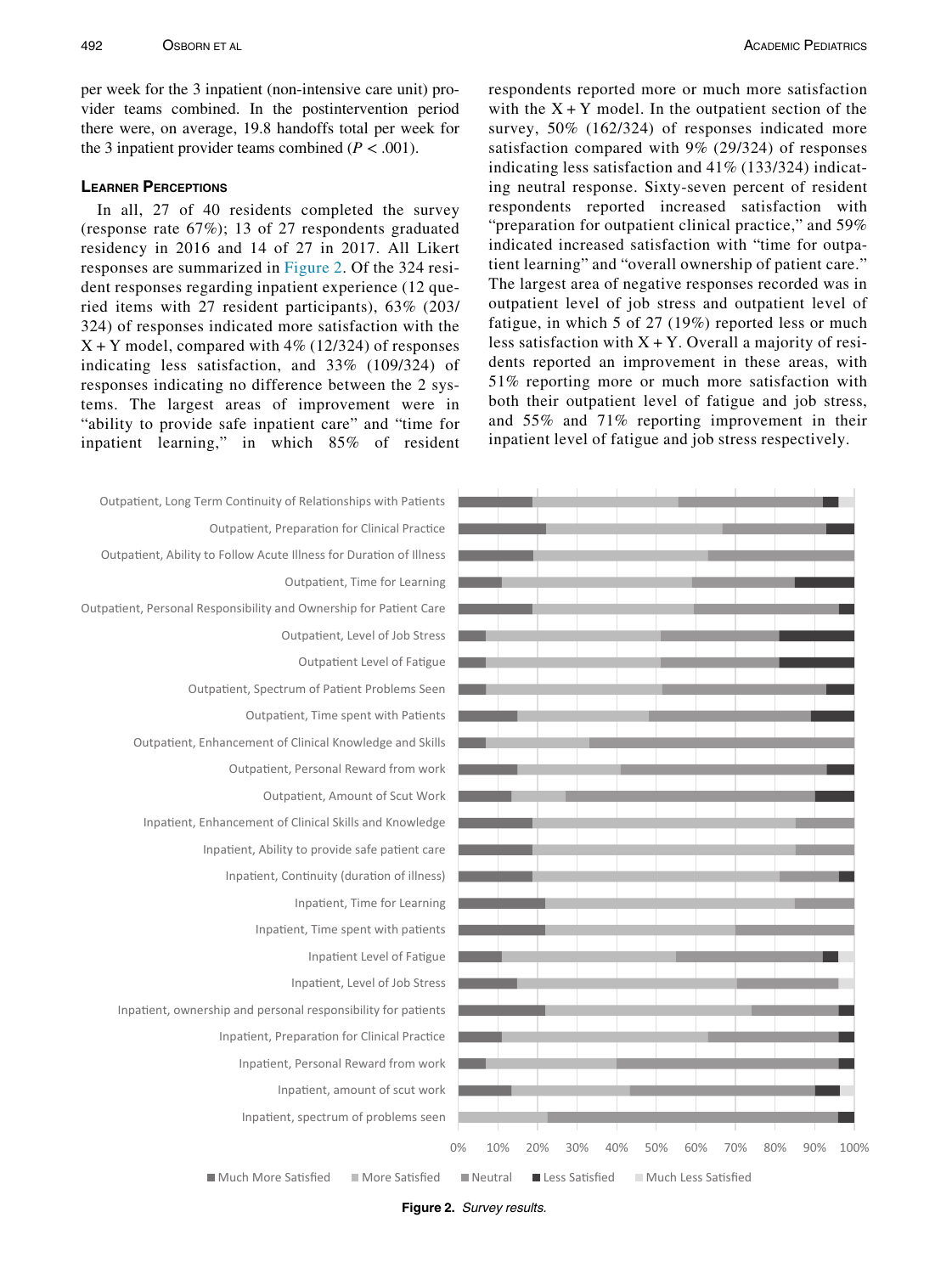In the era of resident duty-hour restrictions, the balance between inpatient and outpatient education and clinical responsibility has become increasingly complex.<sup>3</sup> When a resident cannot be reliably scheduled for clinic at a recurring weekly session because of a variety of evening and night shifts, scheduling appointments with a resident PCP is challenging, and patient continuity is necessarily reduced. Internal medicine training programs have responded to this challenge by moving away from the traditional weekly clinic model into one of a number of alternative  $X + Y$  scheduling approaches.<sup>15-18</sup> To our knowledge, this is the first published report examining the effects of such a model on pediatric continuity and education.

The overall rate of patient-provider continuity increased in our study. The changes were small but statistically significant. One possible explanation for these results is an increase in provider availability for primary patients' acute care needs. In the  $X + Y$  model, short-term continuity, such as for an asthma exacerbation seen for care on several days in a row, could be provided by one resident, possibly that patient's PCP. Residents noted this change, with a majority of respondents indicating improved preparation for outpatient clinical practice and improved ownership of patient care. Non-visit continuity activities, such as following up laboratory results and answering patient questions via phone calls, are another critical feature of preparation for outpatient clinical practice and patient ownership. Although we were unable to capture these types of activity in our study, there are data from studies in internal medicine that  $X + Y$  scheduling increases resident follow-up of laboratory results from their primary patient panel. $16$ 

In the subanalysis of well-child visits, there was a decrease in patient continuity, potentially as a result of residents being away from the clinic for 4 to 8 weeks at any given time. Particularly because this was a new model, there was likely less flexibility at the scheduling level in the timing of well-child visits (for example, by failing to schedule an infant's 4-month visit at 4.5 months of age to allow the infant's PCP to be present for the visit during her or his next clinic block). Such inflexibility may have resulted in patients/parents scheduling with another provider for convenience or to stay "on schedule." It is possible that with additional years of experience with  $X + Y$  scheduling, increased flexibility in timing of follow-up visits, along with other innovations within this approach, may improve well-child continuity. Some internal medicine programs also have used team-based primary care as a complement to  $X + Y$  scheduling, with overall improved continuity. $17,18$ 

The impact of  $X + Y$  scheduling on the inpatient setting was pronounced, with a significant decrease in inpatient handoffs, which not only take time away from direct patient care, but also are a leading source of adverse events in hospitals.  $4,7,8,10,11$  Although we did not track adverse inpatient events, most resident respondents indicated improved satisfaction with the safety of inpatient

care. Furthermore, the time recovered with the elimination of handoffs may have provided residents on inpatient teams increased opportunity for both direct patient care and learning.

Although the majority of learners (24/27) reported an overall positive experience with  $X + Y$ , it is important to note that 3 of 27 learners surveyed reported a negative experience. These 3 learners accounted for >60% of our overall negative responses, including the categories of outpatient level of stress and fatigue. Although in the minority, the experience of these learners must be considered and balanced against the experience of the majority. One hypothesis is that condensing the clinic experience for learners who do not enjoy clinic (or the inpatient experience for learners who dislike hospital medicine) may increase temporary periods of dissatisfaction. Future research into  $X + Y$  scheduling could explore the experience of learners in both systems to identify sources of dissatisfaction for a minority of learners and create possible adaptations.

Our study has a number of strengths. Although overall primary care continuity remains an area in need of improvement, the marked reduction in inpatient handoffs balanced with neutral to slightly improved overall outpatient continuity suggest this schedule is a feasible alternative to the traditional weekly model. Importantly, a large majority of residents in our study found  $X + Y$  scheduling to be better for learning and for patient care. Wellness and work-life balance remain challenging for residency programs, and  $X + Y$  scheduling resulted in a decrease in overall job stress and fatigue for more than one half of residents who responded to the survey.

Our study also has some limitations. Notably, although the effects on continuity were statistically significant, the impact on overall trainee education and patient care from this small change is likely quite limited. Our overall low outpatient continuity rates remain an area of opportunity for our institution and may limit the generalizability of our results. In addition, with a retrospective pre-post design for the survey, we can only assume association and not causation; residents were a year further along in training and some improvement in overall perception of residency likely comes with the end of a grueling intern year. This study design also leaves us at significant risk of recall bias. Our response rate was only 67% despite 2 reminder e-mails encouraging participation, but we did see a good representation of both classes of residents involved. We also were not able to capture other types of non-visit continuity (eg, telephonic follow-up of results) or directly observe handoff frequency and duration. We also do not have data on the experience of faculty or patients during this transition.

 $X + Y$  scheduling is still relatively new to graduate medical education and rare in pediatrics where continuity of care is an appropriate emphasis. Our study illustrates